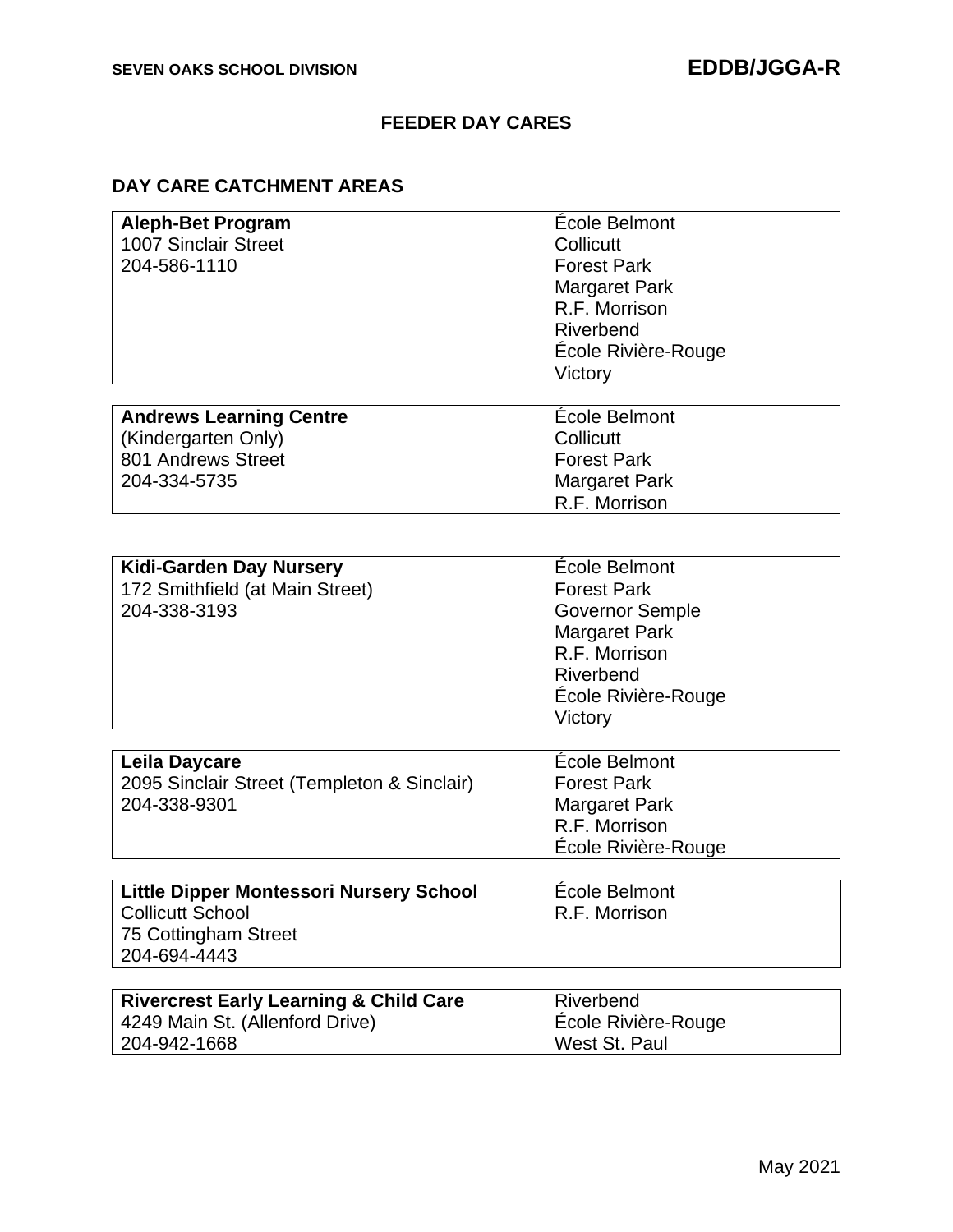| <b>Seven Oaks Day Care</b> | <b>Amber Trails</b>               |
|----------------------------|-----------------------------------|
| Seven Oaks Hospital        | A.E. Wright                       |
| 2300 McPhillips Street     | École Belmont                     |
| 204-632-3692               | <b>Constable Finney</b>           |
|                            | <b>Elwick</b>                     |
|                            | <b>Forest Park</b>                |
|                            | <b>James Nisbet</b>               |
|                            | <b>Margaret Park</b>              |
|                            | O.V. Jewitt                       |
|                            | R.F. Morrison                     |
|                            | Riverbend*                        |
|                            | École Rivière-Rouge*              |
|                            | École Templeon                    |
|                            |                                   |
|                            | *approximately 45 minute bus ride |

| <b>Shepherd's Care Day Nursery</b>         | A.E. Wright             |
|--------------------------------------------|-------------------------|
| (Kindergarten Only)                        | <b>Amber Trails</b>     |
| 1188 Jefferson Avenue (at Sheppard Street) | <b>Constable Finney</b> |
| 204-632-8494                               | <b>Elwick</b>           |
|                                            | <b>James Nisbet</b>     |
|                                            | O.V. Jewitt             |
|                                            | École Templeton         |

| Sugar-N-Spice Kidi Haven Inc. | Ecole Rivière-Rouge |
|-------------------------------|---------------------|
| Riverbend School              | West St. Paul       |
| 123 Red River Boulevard       |                     |
| 204-339-4992                  |                     |

| Sugar-N-Spice Kidi Haven Inc. | Riverbend     |
|-------------------------------|---------------|
| École Rivière-Rouge           | West St. Paul |
| 55 Swinford Way               |               |
| 204-339-4345                  |               |

| École Belmont              |
|----------------------------|
| <b>Forest Park</b>         |
| <b>Governor Semple</b>     |
| <b>Margaret Park</b>       |
| R.F. Morrison              |
| Riverbend                  |
| <b>École Rivière-Rouge</b> |
| Victory                    |
|                            |